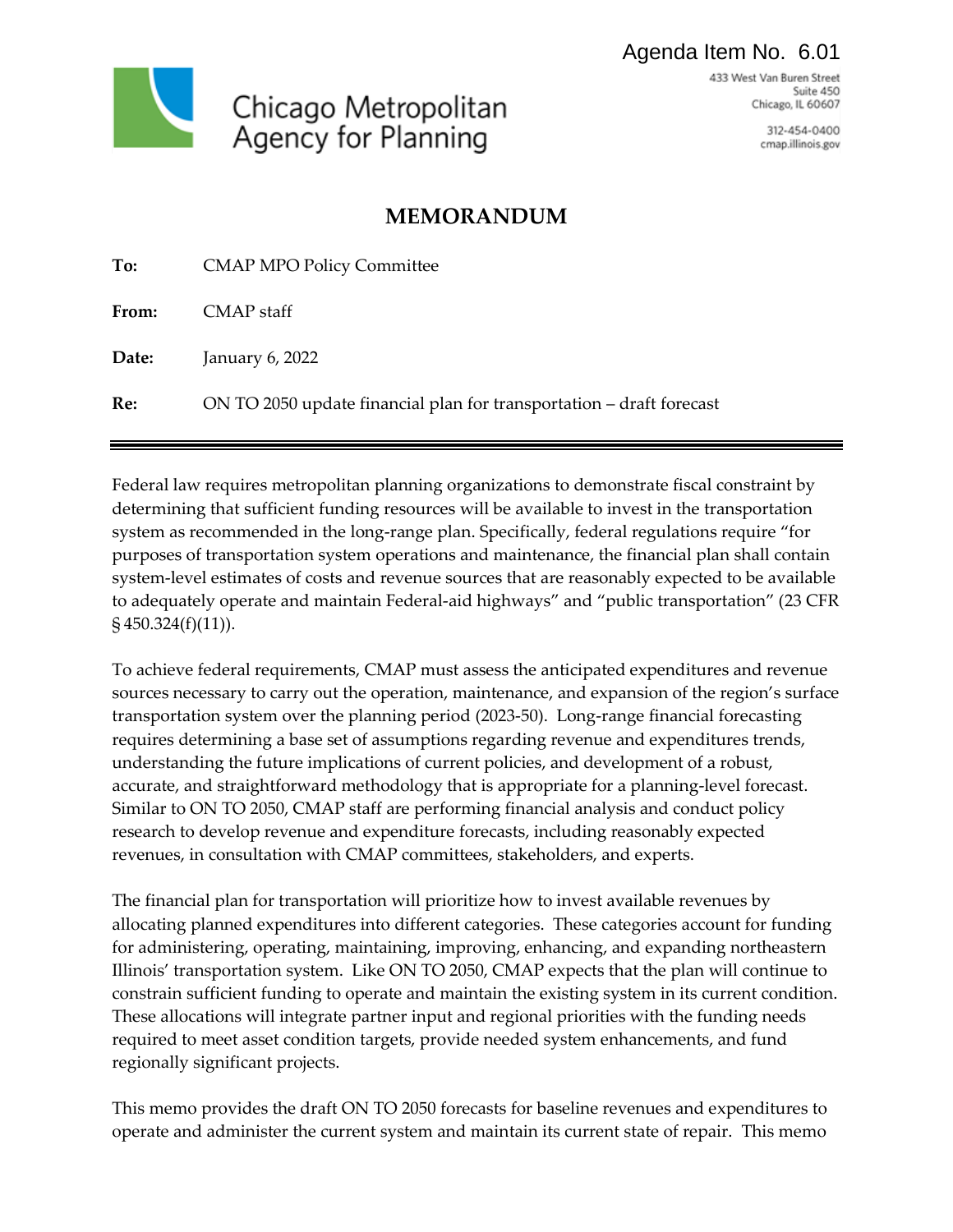also describes proposed policy recommendations and forecasts for four reasonably expected revenues, primarily drawing from existing ON TO 2050 recommendations

## **Baseline revenues and expenditures**

As required by federal regulations, revenues and expenditures were forecast in year of expenditure dollars rather than real or constant dollars, meaning that inflationary increases are included in the forecasts. The following table summarizes the updated estimates for revenues and expenditures over the 28-year planning period (2023-2050). A methodology for each source is at the end of this memorandum. Note that baseline revenues include local, state, and federal revenue streams already in place.

| <b>Federal revenues</b>                               | \$80.8  |
|-------------------------------------------------------|---------|
| <b>State revenues</b>                                 | \$200.4 |
| Local revenues                                        | \$208.4 |
| <b>Total baseline revenues</b>                        | \$489.6 |
| Roadway operating/administering expenditures          | \$120.0 |
| Transit operating/administering expenditures          | \$136.3 |
| Roadway capital maintenance                           | \$109.4 |
| Transit capital maintenance                           | \$63.7  |
| <b>Total expenditures</b>                             | \$429.5 |
| Difference between baseline revenues and expenditures |         |

| Draft forecast of baseline revenues and expenditures, 2023-50, in billions |  |
|----------------------------------------------------------------------------|--|
|----------------------------------------------------------------------------|--|

CMAP staff estimates that the revenues forecasted to be available over the planning horizon will be sufficient to operate and maintain the transportation system in its current condition. However, the expected funding would be insufficient to cover regional priorities for improving asset condition, enhancements, or expansions to the system. To meet the region's asset condition targets, fiscally constrain enhancements and expansions within the long-range planning context, and ensure sufficient operational funding, the region will need to continue to prioritize existing ON TO 2050 recommendations for new and innovative revenue sources as major policy priorities in the update to ON TO 2050.

**Baseline revenues.** The baseline revenue forecast includes all existing revenue sources the region receives for transportation purposes. The forecasts assume that northeastern Illinois will continue to receive revenues from federal, state, and local sources for constructing, operating, administering, and maintaining the current roadway and transit system. This includes periodic transit fare and toll rate increases, which will be necessary to ensure sufficient revenues to pay for these systems over the 28-year planning period.

ON TO 2050 recommends that transportation user fees be implemented carefully to avoid undue burdens on residents with low income. To pursue this recommendation, CMAP conducted a study, *Improving Equity in Transportation Fees, Fines, and Fares*, that assessed the impacts of many of the transportation fees and fares included in this forecast. The project's findings indicated that the burden of fees associated with driving, like the motor fuel tax, vehicle registration fees, and tolls, are borne less by households with low income since they tend to drive fewer miles and own fewer vehicles. However, the overall cost of driving is a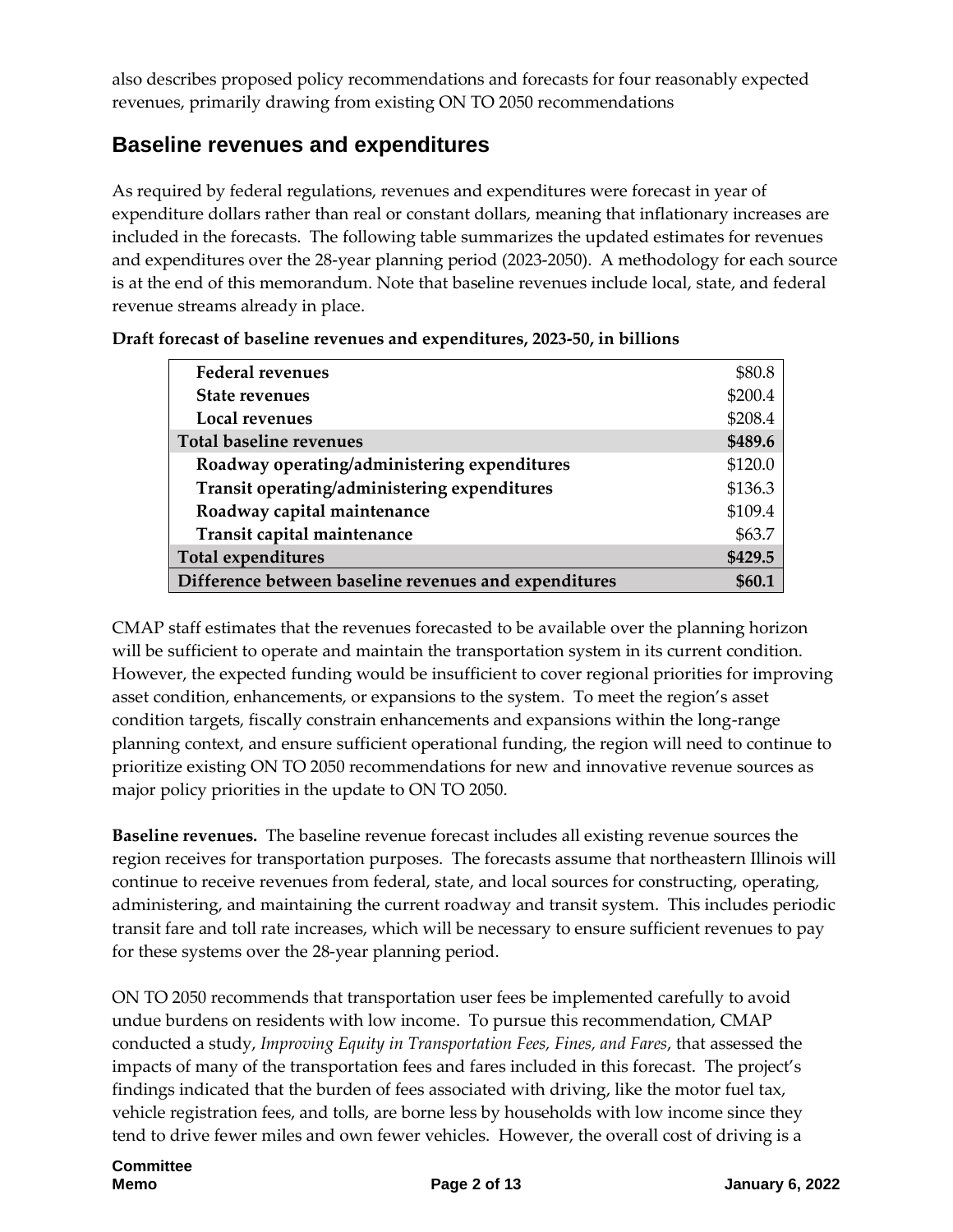burden for households with low income, due to the numerous costs of owning and operating a vehicle, rather than associated fees. In addition, the project highlighted the need to implement reduced transit fares for households with low income to ensure that these residents, who tend to rely more on transit, may access economic opportunities and conduct everyday activities.

Since the adoption of ON TO 2050, the State of Illinois approved Rebuild Illinois, a capital plan that provides for increases in several revenue sources, including the state motor fuel tax, state motor vehicle registration fees, and other transportation user fees. These revenues were already included in ON TO 2050's forecast as either assumed future capital programs or reasonably expected revenues, depending on the source. The forecast also assumes two more state capital programs will be enacted during the planning period, which will ensure the region's ability to make capital investments in the transportation system.

In addition, the Infrastructure Investment and Jobs Act (IIJA) was enacted on November 15, 2021. Northeastern Illinois will receive a portion of the more than \$567 billion in transportation funding between 2022 and 2026. The funding represents a funding increase over existing federal transportation programs. The forecast will assume that this level of funding continues through the planning period, with trends in annual increases similar to those previously experienced over the past twelve years. To ensure continued federal funding for transportation without the need for non-transportation revenue infusions, the federal government should increase the federal gas tax and index it to an inflationary measure, and implement innovative user fees as described in ON TO 2050.

As the planning period begins in 2023 and lasts until 2050, the pandemic impacted some of the revenue forecasts. Toll revenue is assumed to start out at a lower level than previously assumed, resulting in a lower overall revenue forecast. Similarly, transit fare revenue and other transit operating revenue begins at a lower point than anticipated in the original ON TO 2050 forecast. The forecast assumes that ridership will return to prior levels by the beginning of the planning period, rather than continue to grow to the extent previously assumed. Should ridership and resulting fare revenue not substantially return to prior levels by the beginning of the planning period, it is assumed that fare revenue will be supplemented by other federal or state operating support.

**Expenditures to operate and administer the existing system.** This category includes the cost of administering, operating, and servicing debt for the region's roadway and transit system. This assumes no operational enhancements, but the continued operation of the existing system. This includes employee costs, rent, utilities, non-capital repairs, fuel, debt service, as well as other costs needed to administer daily operations of the transportation system.

Forecasts for the operation and administration of IDOT District 1, Illinois Tollway, county transportation departments, the RTA, and transit service boards were estimated from historical expenditures. Municipal and township operating and administration forecasts were derived from U.S. Census of Governments data on highway operating expenses from 2017, the most recent year available.

**Expenditures to maintain the system in its current condition.** The forecast includes the cost of capital maintenance on the region's roadway and transit system based on maintaining current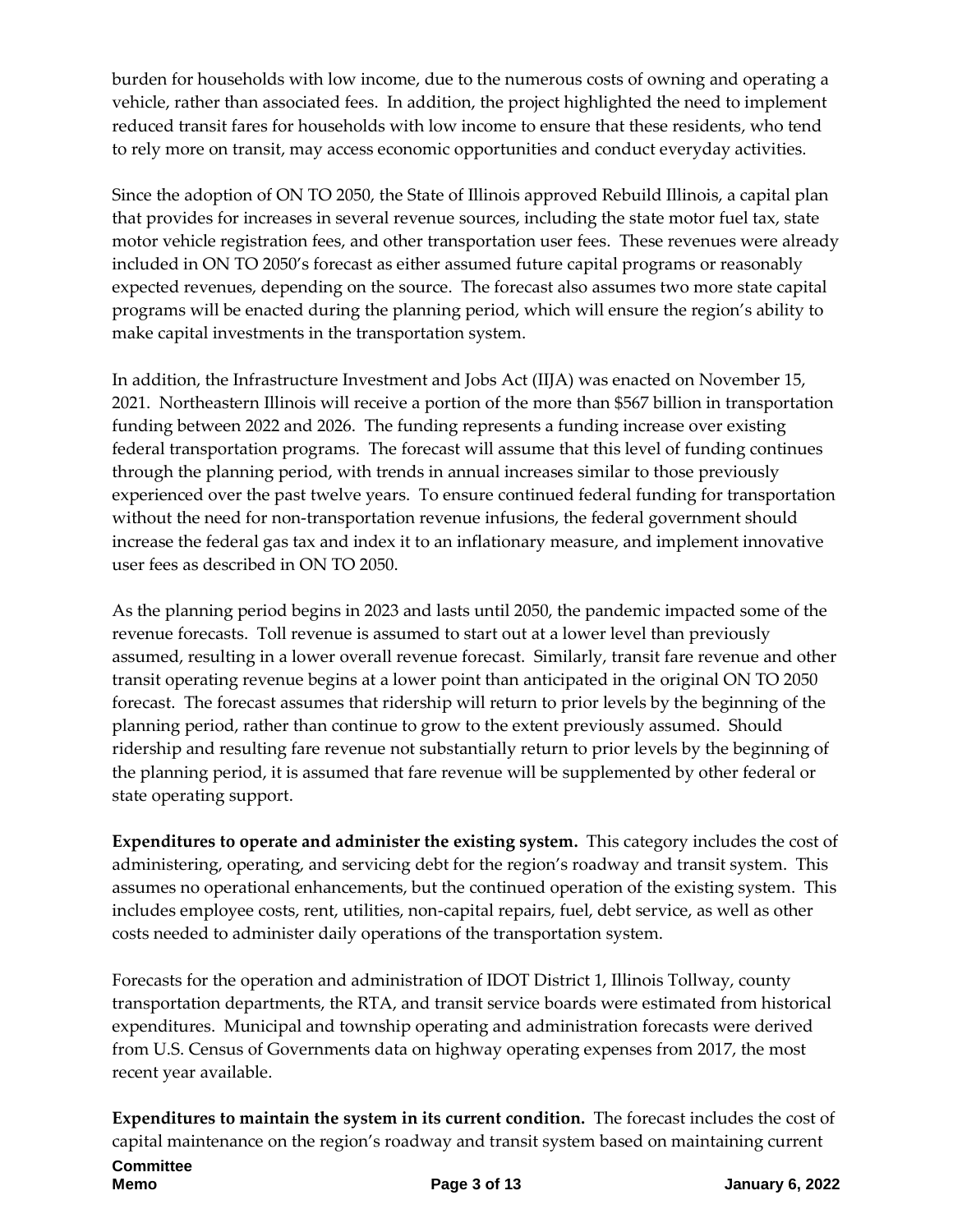conditions. These expenditure forecasts include capital maintenance expenditures completed in tandem with Regionally Significant Projects. This forecast does not include any costs that would address a need for increased capacity on the transportation system.

Overall, the condition of the system has declined since the adoption of ON TO 2050. The most recent data available indicate that 85.8 percent of the bridge deck area are in acceptable condition, a decline from 90.7 percent in 2016. Due to a change in the methodology for calculating road condition, similar comparisons are not available for roadways. Similarly, fewer transit assets overall are in a state of good repair. The following table provides more detail by transit asset category.

| Category                           | <b>Measure</b>               | 2016    | 2020  |
|------------------------------------|------------------------------|---------|-------|
|                                    | <b>Buses</b>                 | $8.4\%$ | 6.7%  |
| Vehicles (% beyond useful<br>life) | Rail                         | 16.9%   | 30.2% |
|                                    | Non - fixed route            | 28.9%   | 43.4% |
| <b>Track Condition</b>             | % w/performance restrictions | N/A     | 5.7%  |
| Facilities                         | Marginal or fair             | 21.0%   | 20.6% |
| Non - Revenue Vehicles (%          | Vehicles                     | 22.7%   | 37.7% |
| beyond useful life)                | Equipment (Rail)             | 44.5%   | 62.6% |

**Transit asset condition in northeastern Illinois by federal performance measure category**

Source: National Transit Database

The expenditure forecast is based on the investment needed to keep these conditions constant and not increase the backlog of facilities in fair or poor condition. As such, it will cost less over the planning period to maintain transit and bridge assets in worse condition. However, the plan will include funding allocations to meet targets for pavement, bridge, and transit asset condition that will represent an improvement over current conditions. These findings also underscore the importance of preventative maintenance as it will cost more to meet these targets than it would have if condition had been maintained.

Condition forecasts were developed in consultation with implementers. For roadways with condition data, CMAP staff used IDOT's asset management spreadsheet tool to forecast the cost to maintain pavement condition in its current condition. Staff used the spreadsheet tool provided by IDOT to forecast pavement condition and expenditures on state roadways, as well as other National Highway System roadways. Similarly, the RTA's Capital Optimization Support Tool (COST) was used to forecast transit asset condition and investment needs. CMAP used an in-house model based on National Bridge Inventory data to forecast bridge maintenance needs. Staff forecasted maintenance on other roadway assets, such as local roads, based on assumptions of the typical cycles with which roadway maintenance projects are performed today. These capital assets make up a large portion of the forecast, in part because local roadways make up the majority of the region's roadway network.

## **Reasonably expected revenue recommendations**

New and modernized revenues must be implemented to ensure the future viability of the region's transportation system. Despite new funding, federal, state, and local revenue sources remain unsustainable in the long term to fully fund regional priorities for the maintenance,

# **Committee**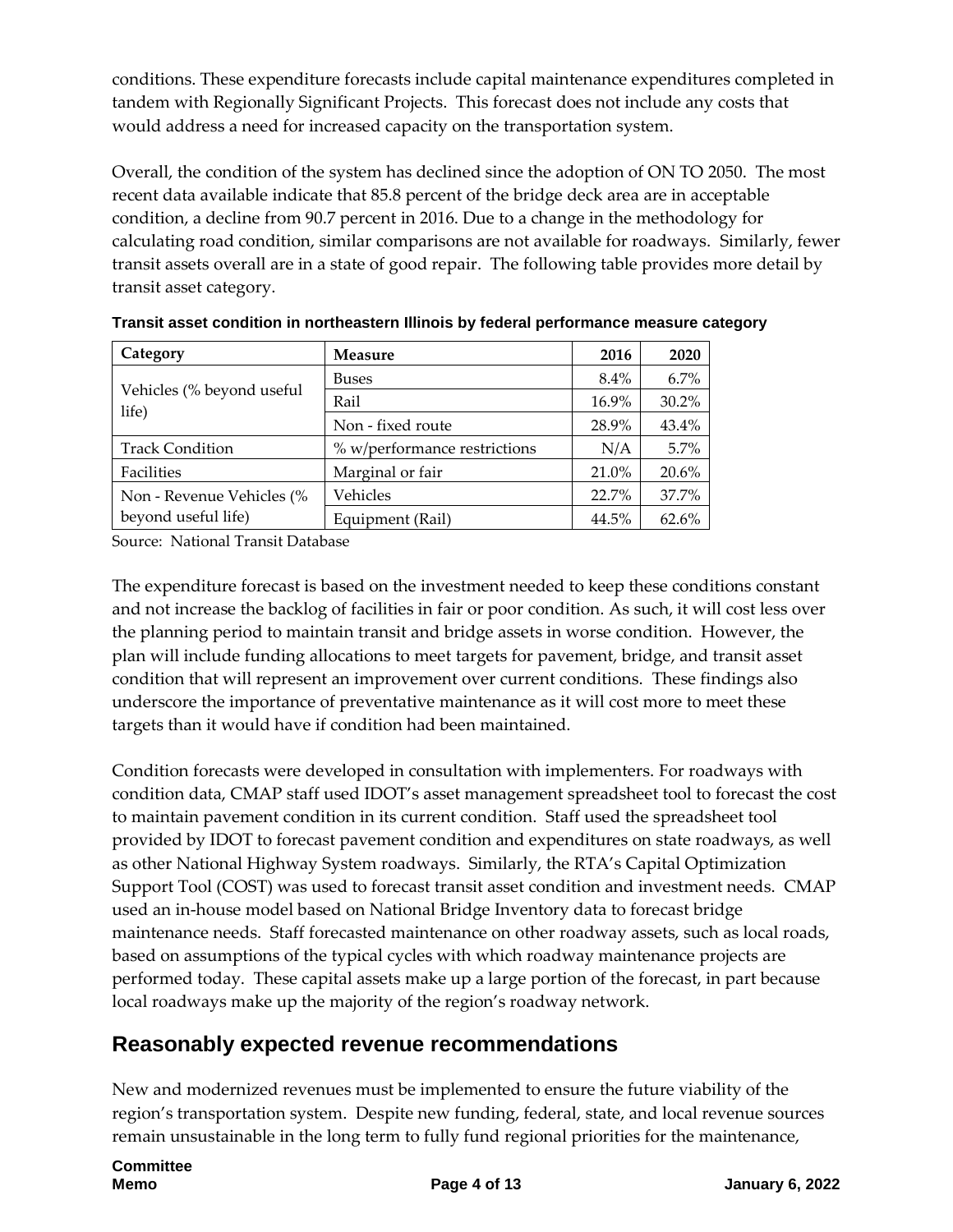operation, enhancement, and expansion of the region's transportation system. Federal guidance permits the inclusion of new sources of revenue that can be reasonably expected to be made available to carry out the transportation plan. The following table summarizes a total of \$20 billion in proposed reasonably expected revenues for the plan update.

| Revenue source                   | 2023-50 estimate | <b>Notes</b>                        |
|----------------------------------|------------------|-------------------------------------|
| Replace state MFT with a revenue | \$7 billion      | Retains ON TO 2050 source           |
| neutral road usage charge        |                  |                                     |
| Expand the sales tax base to     | \$9 billion      | Retains ON TO 2050 source           |
| additional services              |                  |                                     |
| Local parking pricing expansion  | \$2 billion      | Retains ON TO 2050 source           |
| Regional revenue source          | \$4 billion      | Revise existing ON TO 2050          |
|                                  |                  | recommendation to suggest a TNC fee |
| Total                            | \$22 billion     |                                     |

ON TO 2050's recommendation for a state motor fuel tax increase has already been enacted, thus is already included in the baseline forecast. The plan update will retain ON TO 2050's recommendation for a federal cost of freight services fee (a national sales tax on the cost of shipping freight), but the revenue will not be added as a reasonably expected revenue source. It is assumed that the federal government will have to enact this revenue source, as well as ON TO 2050's recommendation to increase the federal gas tax, in order to continue to fund federal transportation programs at the levels authorized in IIJA without general fund transfers. The baseline forecast already assumes continued federal funding at these levels throughout the planning period.

Certain new funding sources, like expanded tolling and value capture, are specific to particular projects. Therefore, in the financial plan, they can be used to offset the cost of specific Regionally Significant Projects, rather than being included as reasonably expected revenue.

**Replace state MFT with revenue neutral road usage charge.** The motor fuel tax no longer reflects the way people travel or the many types of vehicles on the road. Fuel efficiency has increased, which erodes revenue despite its environmental and consumer benefits, and projections suggest electric vehicles will become a much larger part of the fleet. While registration fees in Illinois were increased for electric vehicles to offset what they would pay in motor fuel taxes, these fees are not indexed to inflation like the MFT, nor do they apply to fuel efficient vehicles that are not fully electric. Over the long term, then, the state should replace its MFTs with a user fee that taxes actual use of the system, as with a per-mile road usage charge. Drivers already pay per mile under the current MFT, but the rate just varies based on the vehicle's fuel economy. For replacing the Illinois MFT, charging 2 cents per mile and indexing it to an inflationary measure would provide a sufficient, stable revenue source. Any change should be accompanied by piloting a system that works for Illinois and rigorous, transparent analysis to ensure that a road usage charge is implemented and invested fairly.

This revenue source would benefit from a streamlined national solution that allows each state to collect mileage-based user fees from out-of-state drivers. IIJA renewed the federal government's program for supporting state efforts to test road usage charges, now called the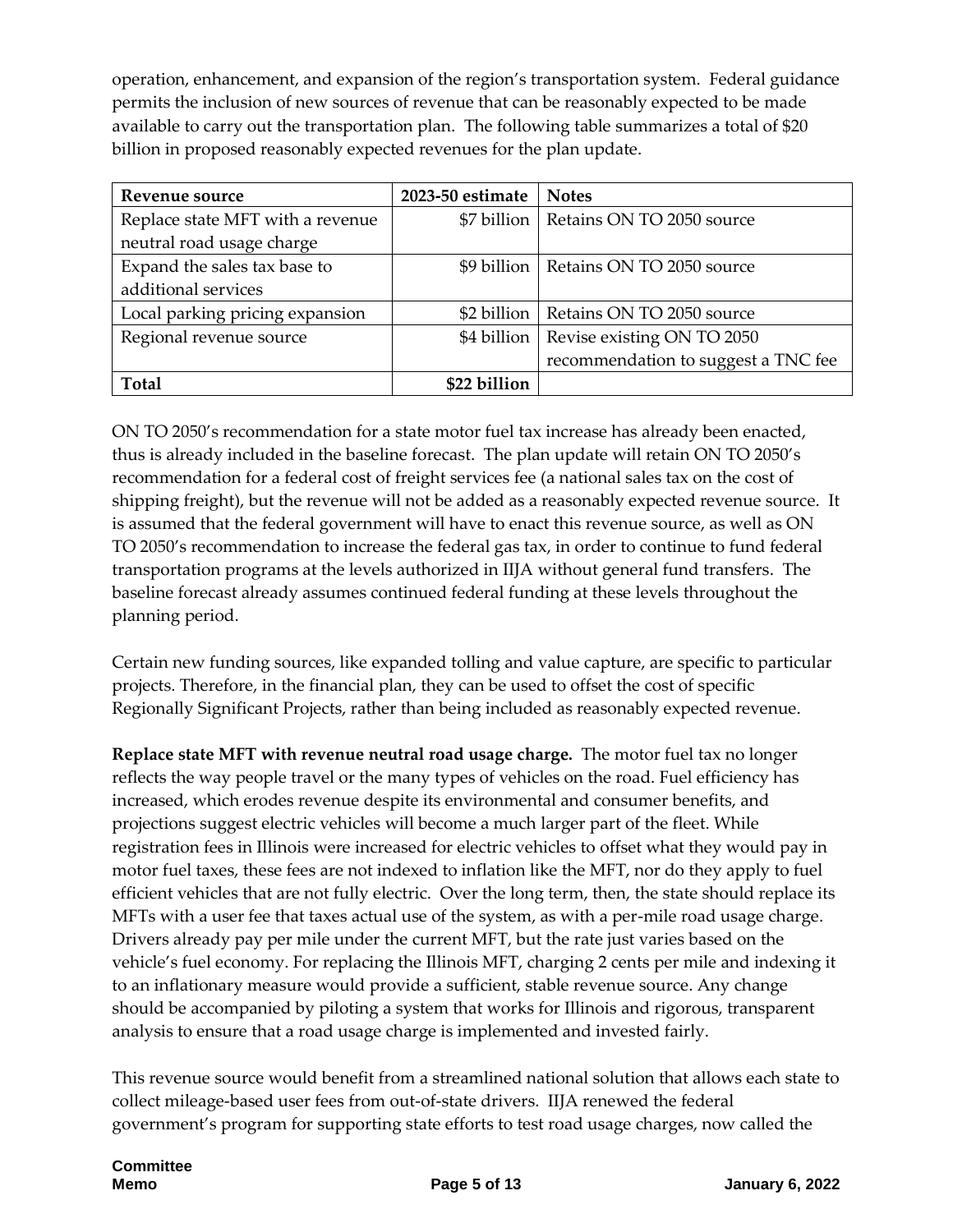Strategic Innovation for Revenue Collection, expanded the program to MPOs and local governments, and increased the federal share to 80 percent. IIJA also authorized a national pilot on road usage charges with planned participation from all 50 states, guided by a national advisory panel which is still to be formed.

**Expand the sales tax base to additional services.** Sales taxes in Illinois are imposed on a relatively narrow base, focused on tangible goods. Expanding the current base to include more services would generate additional revenue from existing state and local sources like the RTA sales tax, which supports transit operations in the RTA service area and other transportation and public safety purposes in the collar counties. The cost of operating the transit system continues to increase, yet consumption of services outside of the sales tax base is increasing faster than consumption of taxable goods. Expanding the base would also have the benefit of reducing economic distortions -- that is, inadvertently influencing consumers' purchase of different goods and services based on whether or not they are taxed -- and volatility in the sales tax, as well as providing tax revenue from service-based commercial land uses.

**Local parking pricing expansion.** Despite priced parking in some denser areas, the majority of parking spaces in the region are free. Priced parking has many benefits in areas with significant demand for parking. Free parking obscures the cost of driving and the cost of supportive infrastructure. Priced parking in areas with high parking demand would reduce the number of vehicle trips, helping to reduce vehicle emissions, alleviate congestion, and improve bus reliability. Municipalities should price more publicly owned parking spaces on streets and in municipal parking lots and garages to provide revenue for local multimodal transportation improvements and allow land to be transitioned to revenue-generating uses. In addition, municipalities could choose to implement variable parking rates, with higher prices charged at times and locations of peak demand or for certain vehicle types such as delivery trucks in business districts, allowing for more efficient use of available parking spaces.

**Regional revenue source**. Other than the RTA sales tax, which provides funding for transit operations, northeastern Illinois does not have a dedicated source of regional funding to provide for capital infrastructure investments. The State should enact such a revenue source for the seven counties to meet the region's unique transportation needs and to achieve comprehensive planning goals. The investments needed in the region to move the transit system toward a state of good repair, increase transit reliability, decrease freight delay, and reduce roadway congestion are significantly greater than the needs in other parts of Illinois.

Having the ability to impose a regional fee on transportation network company (TNC) rides would ensure that users pay a fair share for the use of public infrastructure and that fees can help offset the additional costs of air pollution, congestion, and the use of curb space. Illinois does not impose a fee or surcharge on TNC trips at the state level, though at least twelve other states have implemented such fees. CMAP's *Improving Equity in Transportation Fees, Fines, and Fares* report recommends that any regional fee on TNCs pursue equitable outcomes by supporting regional transit goals. To ensure that a fee is implemented equitably, any TNC fee should be levied as a percent of the total cost of the service, as opposed to a flat fee. This structure could incentivize shorter trips, such as those that connect to transit and discourage longer trips that may replace transit. To further support equitable mobility, some of the revenue should be utilized for investments that support transit connections. Currently, some

## **Committee**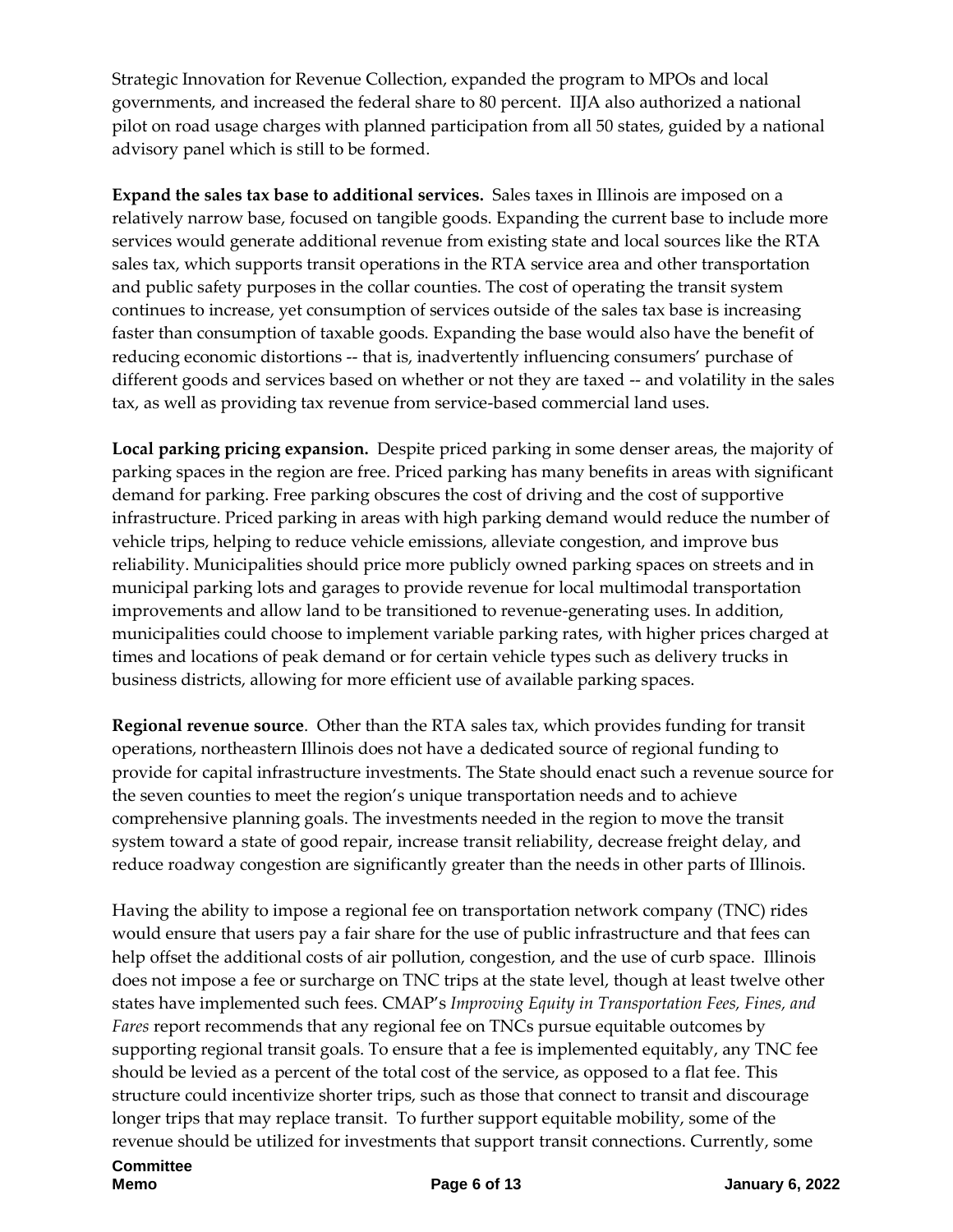TNCs have partnerships with transit operators, and rides taken through those partnerships should be exempt from a fee. Long term, if the region pursues an integrated fare payment system across mobility providers, TNC fees should be further used to incentivize transit by reducing or eliminating fees that link TNC rides and transit trips.

## **Baseline forecast methodology**

This section will discuss the specific methodologies used for projecting revenues for ON TO 2050 update over the 2023-2050 planning period.

#### **Baseline revenues**

Baseline revenues include funding sources the region currently receives for transportation purposes and do not include any new sources. The forecasts assume that northeastern Illinois will continue to receive revenues from federal, state, and local sources for constructing, operating, administering, and maintaining the current roadway and transit system.

#### *Locally programmed federal revenue - \$13.9 billion*

These funds represent the annual federal apportionment that is passed to the Chicago region for programming. This includes the federal fund sources of CMAQ, Transportation Alternatives Program-Local, Carbon Reduction Program, Surface Transportation Program-Local, and Surface Transportation Program-Counties.<sup>1</sup> Revenue estimates through 2026 are based on CMAP estimates for expected funding from IIJA. Federal revenues to the region grew at a rate of 1.5 percent between 2010 and 2021. After 2026, revenues were assumed to increase annually by this same 1.5 percent rate.

#### *Federal revenue from discretionary programs - \$10.4 billion*

Forecasted revenues include those allocated by the federal government at the discretion of U.S.DOT, rather than by formula. The region is assumed to receive a similar share of grants over the planning period as it has in recent years. Programs tend to vary over time, with current programs including New Starts, BUILD, INFRA, All Stations Accessibility Program, Congestion Relief Program, Reconnecting Communities Pilot Program, RAISE, Safe Streets and Roads for All, Active Transportation Infrastructure Investment Program, and Strengthening Mobility and Revolutionizing Transportation (SMART). Federal revenues to the region grew at a rate of 1.5 percent between 2010 and 2021. After 2026, revenues were assumed to increase annually by this same 1.5 percent rate.

#### *Federal transit revenue - \$27.0 billion*

Forecasted revenues include State of Good Repair and Urbanized Area Formula Grant programs, as well as other federal transit formula grants.<sup>2</sup> Revenue estimates through 2026 are based on CMAP estimates for expected funding from IIJA. Federal revenues to the region grew

1

<sup>1</sup> Se[e http://www.cmap.illinois.gov/mobility/strategic-investment/regional-transportation-programs.](http://www.cmap.illinois.gov/mobility/strategic-investment/regional-transportation-programs)

<sup>2</sup> For more information on Federal Transit Administration programs, see [https://www.transit.dot.gov/grants.](https://www.transit.dot.gov/grants)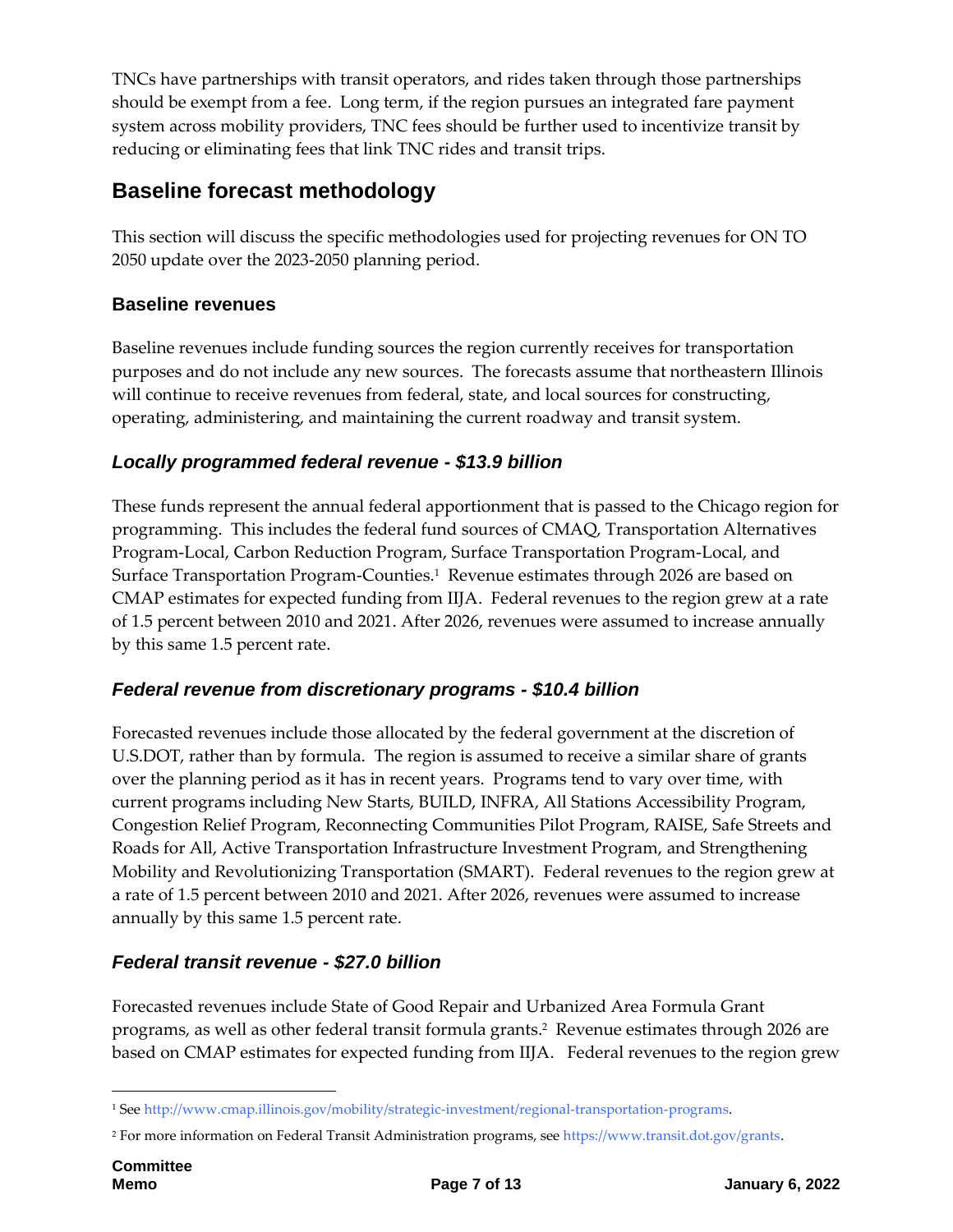at a rate of 1.5 percent between 2010 and 2021. After 2026, revenues were assumed to increase annually by this same 1.5 percent rate.

#### *State-programmed federal highway revenue - \$29.6 billion*

These funds represent the annual federal apportionment programmed by the state of Illinois. This includes the federal fund sources of National Highway Performance Program; Surface Transportation Program; National Highway Freight Program; Highway Safety Improvement Program; Transportation Alternatives Program; Recreational Trails; the Bridge Investment Program; National Electric Vehicle Formula Program; and the PROTECT program. 3 Revenue estimates through 2026 are based on CMAP estimates for expected funding from IIJA, and 74.43 percent of the statewide total annual apportionment in those years was assumed to go to northeastern Illinois. Federal revenues to the region grew at a rate of 1.5 percent between 2010 and 2021. After 2026, 45 percent of the statewide total annual apportionment was assumed to go to northeastern Illinois, and revenues were assumed to increase annually by this same 1.5 percent rate.

#### *State motor fuel tax - \$46.6 billion*

The current MFT rate is 39.2 cents per gallon (46.7 cents per gallon of diesel). The base rate is indexed to inflation and was assumed to grow an average of 2.5 percent annually.

These funds include the portion of state motor fuel tax revenue retained by the Illinois Department of Transportation (IDOT) for the Road Fund and State Construction Account. After accounting for various statutory deductions, the region is assumed to receive 45 percent of these revenues for the purposes of funding state road construction and maintenance projects, estimated to total \$18.5 billion. The Regional Transportation Authority also receives funding based on allocations set in statute, which is forecast to total \$10.6 billion. This forecast also includes statutory disbursements to counties, townships, and municipalities, forecasted to total \$17.6 billion. Statutorily, Cook County receives a 16.74 percent share, and the remaining county share is based on motor vehicle registration fees received. Township share is based on share of mileage of township roads, and municipal share is based on population.

CMAP used forecasted annual vehicle miles traveled (AVMT) and average miles per gallon (MPG) to estimate revenue. For AVMT, CMAP used 2045 forecasts developed by the Illinois Department of Transportation, and extrapolated the forecast to 2050. Average annual percent change in AVMT between 2023-50 was 0.8 percent for passenger vehicles and 0.7 percent for other vehicles.

For passenger vehicle MPG estimates, CMAP created estimates based on National Highway Traffic Safety Administration (NHTSA) rules for Corporate Average Fuel Economy (CAFE) standards, estimated standards for 1978 through 2029 model years for cars and light trucks, and data about vehicle fleet from the Federal Highway Administration's 2017 National Household Travel Survey. CMAP estimates that vehicle fuel economy for passenger vehicles statewide will

1

<sup>&</sup>lt;sup>3</sup> For more information on Federal Highway Administration programs, see [https://www.fhwa.dot.gov/specialfunding.](https://www.fhwa.dot.gov/specialfunding)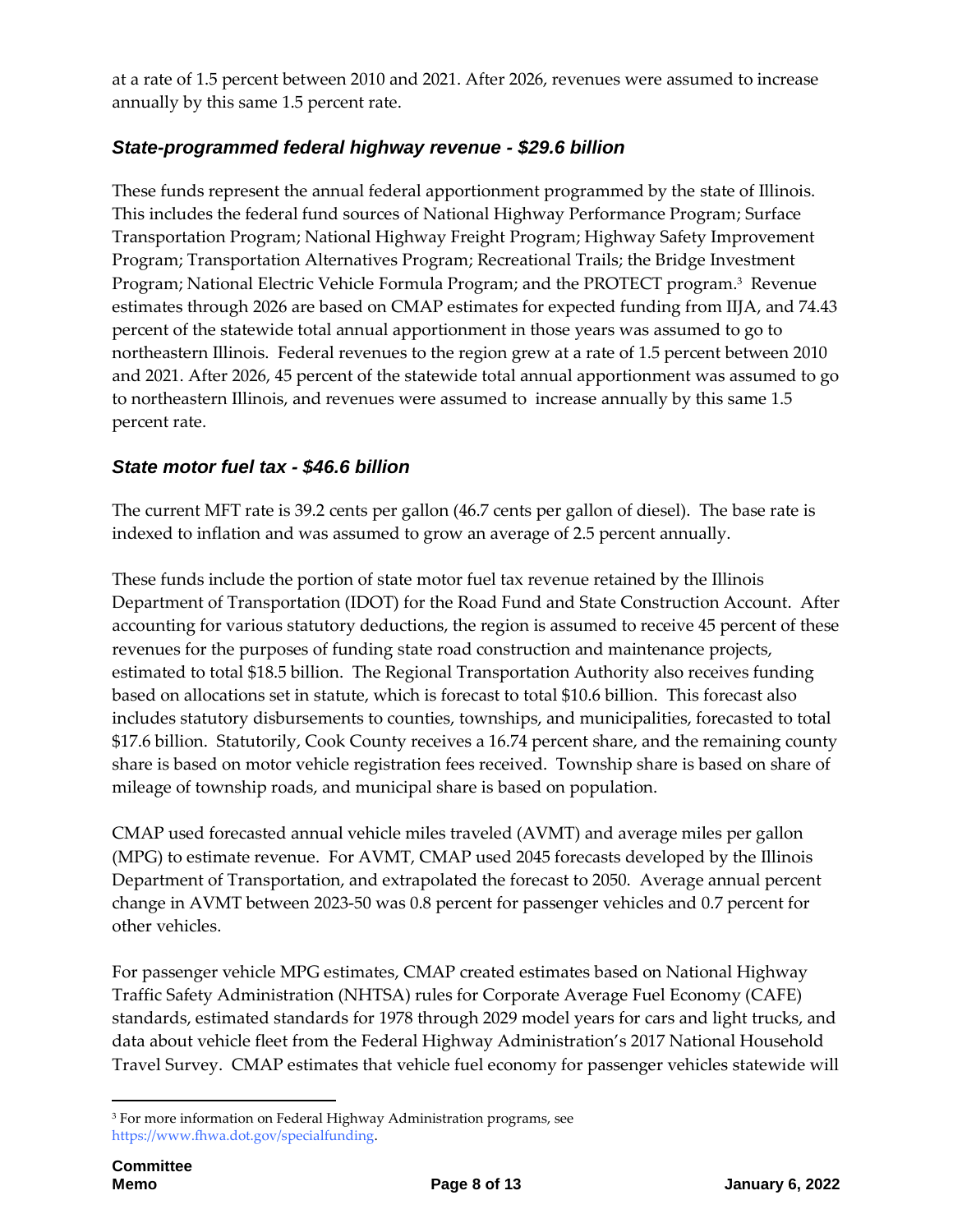reach a fleetwide average of 29.3 MPG by 2050. While these CAFE standards are currently being finalized by the federal government, fuel economy across the entire vehicle fleet is still expected to increase with consumer choice, new technology, and adherence to standards promulgated by other states. For non-passenger vehicles, MPG was assumed to improve with NHTSA fuel efficiency standards for medium- and heavy-duty vehicles.

#### *Sales tax on motor fuel - \$5.8 billion*

The state's portion of the state retailer's occupation tax generated from the sale of motor fuel will be deposited in the Road Fund, with increasing portions allocated to the Road Fund during 2023, 2024, and 2025, and 100 percent in 2026 and thereafter. The forecast uses average Midwest gas prices from the U.S. Energy Information Administration from the past year, \$2.51 for regular and \$2.82 for diesel, and deducts various taxes included in the prices. The forecast assumes that the price of motor fuel will grow at a rate of 0.1 percent annually. Gallonage assumptions are the same as above.

#### *State motor vehicle registration fees and other state fees - \$32.5 billion*

These revenues include annual vehicle registration fees, certificate of title fees, overweight fines, permit fees, and operator's license fees collected by the State that are deposited into the Road Fund and State Construction Account. Motor vehicle registration fee revenues to the Road Fund and State Construction Account were assumed to grow at a rate of approximately 0.5 percent annually. Other types of fees in this category were forecast to grow approximately 1.8 percent annually. The region is assumed to receive 45 percent of these revenues for the purposes of funding state road construction and maintenance projects. Recent fee increases enacted as part of Rebuild Illinois are included here, but future fee rate increases were not assumed in this category, as they would likely be accounted for in future state capital programs.

#### *State capital program - \$39.2 billion*

State capital programs are typically funded with a variety of revenue increases, including fee increases on sources like vehicle registration and certificate of title. It is assumed that the state will enact a capital program two additional times during the planning period, in ten year intervals. Funding levels were assumed to grow 2.5 percent annually, with Rebuild Illinois funding levels assumed as the baseline.

#### *Tollway revenue - \$74.7 billion*

This forecast includes toll revenues forecasted to be collected on the 294-mile system, as well as other operating revenues. The current toll rate structure went into effect in 2012, with the commercial rate adjusted annually for inflation. Toll revenue projections were derived from estimates prepared for the Illinois Tollway by CDM Smith in November 2020. The projection assumed that the annual adjustment in commercial toll rates would be 2 percent annually. CMAP also included an assumption of two passenger toll rate adjustments throughout the planning period. Other operational revenues, such as concessions and miscellaneous income, were forecast to grow at a compound rate of 2.3 percent annually.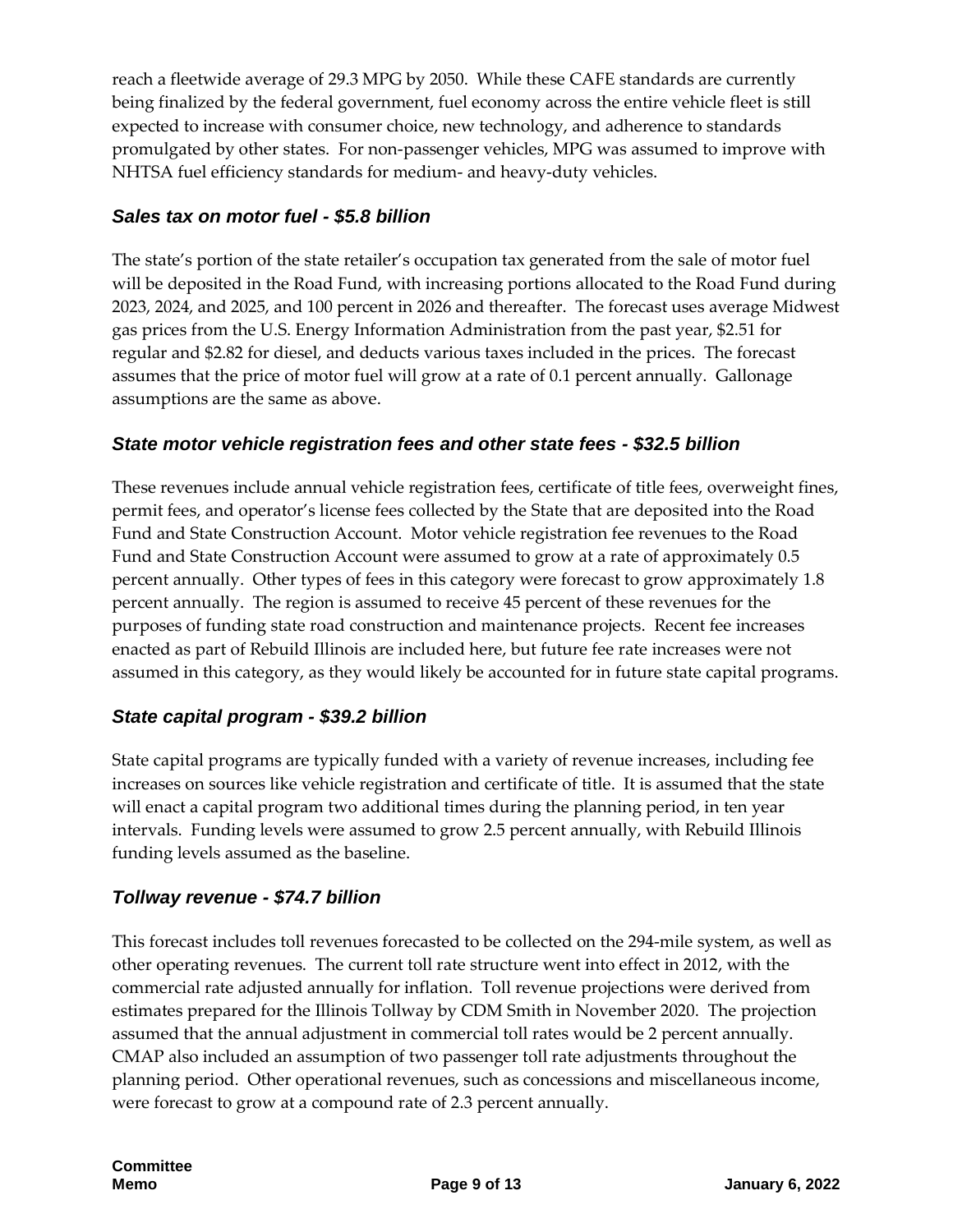#### *State Public Transportation Fund - \$18.4 billion*

These funds represent state matching funds for transit, which are equal to 30 percent of Regional Transportation Authority (RTA) sales tax, state use tax disbursements to the RTA, and the portion of Chicago real estate transfer tax revenues reserved for the CTA. The forecast equals 30 percent of the forecasts of these revenues.

#### *Other state transit - \$0.7 billion*

The State has provided funding annually to support Pace Americans with Disabilities Act (ADA) Paratransit service since 2010. The State also provides reduced fare reimbursements to the service boards. Both reduced fare reimbursements and ADA support are forecast to remain at current levels annually for the planning period, \$17.6 million and \$8.4 million respectively.

#### *RTA sales tax - \$65.9 billion*

The RTA sales tax is equivalent to 1.25 percent of sales in Cook County (including the RTA sales tax and the RTA's share of the state sales tax) and 0.75 percent of sales in DuPage, Kane, Lake, McHenry, and Will counties. The RTA receives two-thirds of the collar county revenues. Sales tax revenues accruing to the RTA are assumed to grow 2.8 percent annually throughout the planning period. The RTA also receives disbursements of state use tax, which are expected to grow at a rate of 3.3 percent on average.

A third of collar county revenues generated from the RTA sales tax, Collar County Transportation Empowerment Funds, are returned to DuPage, Kane, Lake, McHenry, and Will counties to be used for roads, transit, and public safety. During the planning period, revenues total \$6.7 billion and annual growth averages 3.0 percent. Growth assumptions were based on projected population growth combined with inflationary assumptions.

#### *Chicago real estate transfer tax (RETT) - \$2.2 billion*

The \$1.50 per \$500 of value of the City of Chicago's RETT is transferred to the Chicago Transit Authority (CTA). Revenues were forecast to grow at an average rate of 2.7 percent annually.

#### *Transit passenger fares and other transit operating revenue - \$45.8 billion*

This includes passenger fares for the CTA, Metra, Pace, and Pace ADA and other revenues for the RTA, CTA, Metra, Pace, and Pace ADA such as advertising revenue, investment income, and Medicaid reimbursements. Revenues were forecast to grow at an average rate of 2.0 percent annually. To the extent that ridership does not substantially return to normal levels by the beginning of the planning period, it is assumed that fare revenue will be supplemented by other federal or state operating support. Other operating revenues are assumed grow at a rate of 1.2 percent annually, based on assumed rates of growth in system revenue and ridership.

#### *Other local revenues - \$76.9 billion*

These are funding sources used for transportation purposes by counties, townships, and municipalities, such as property tax revenue, sales tax revenue, local motor fuel taxes and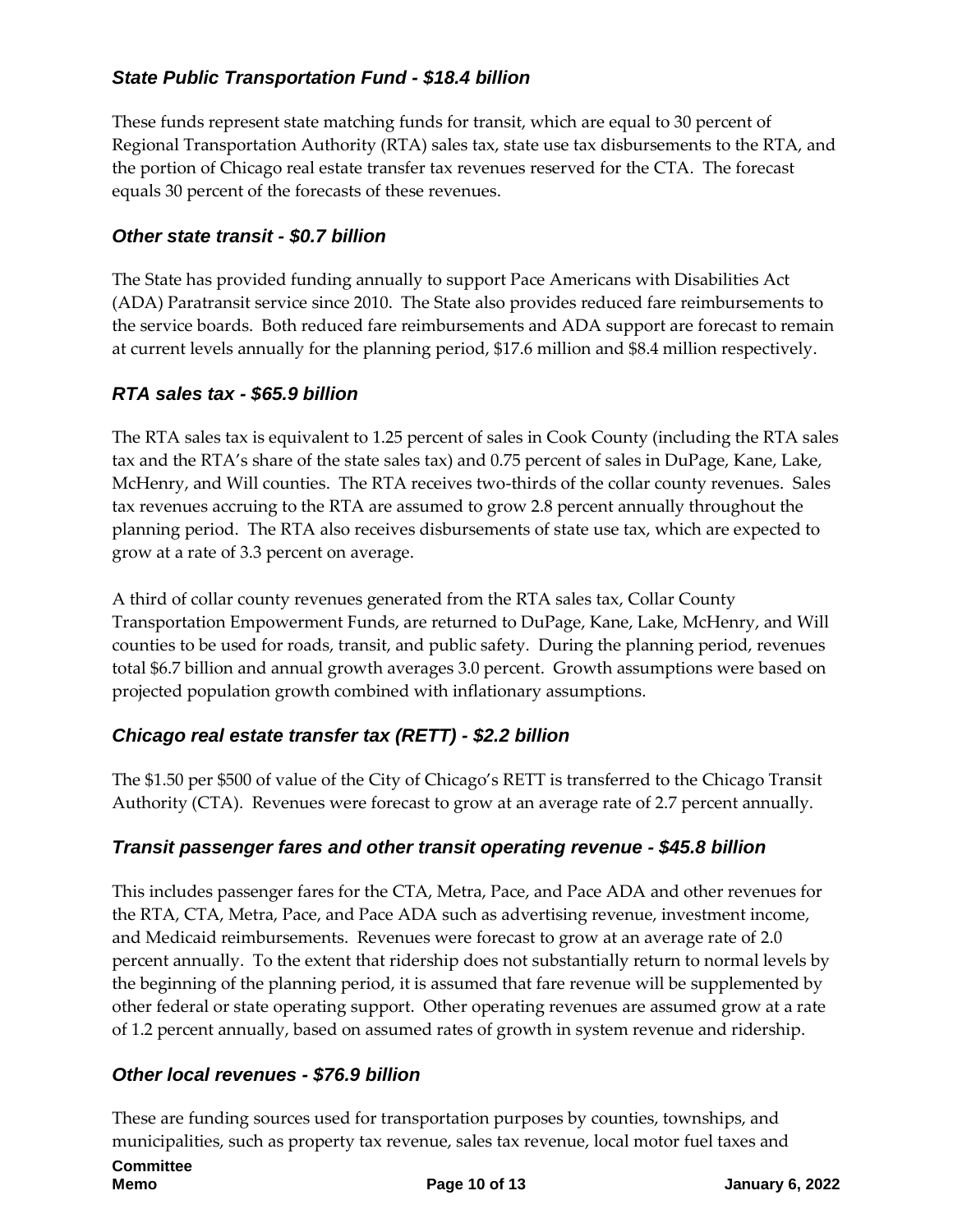impact fees. Revenues were calculated for municipalities and townships using 2017 U.S. Census of Governments data. County revenues were obtained from recent county budget documents. Revenues were adjusted to the current year using the change in the Consumer Price Index and population growth. To forecast to 2050, growth rates for CMAP population forecasts were added to an annual 2.5 percent inflationary adjustment. Average annual growth regionwide was 3.0 percent.

County MFTs for DuPage, Kane, Lake, McHenry, and Will counties were forecast separately using the same methodology for the state MFT, although baseline fuel economy was derived separately for each county, and AVMT growth was calculated using growth rates in AVMT for each county for each air quality conformity analysis year. These revenues are expected to total \$2.4 billion over the planning period.

#### **Operations and administration expenditures**

This category includes the cost of administering, operating, and servicing debt for the region's existing roadway and transit system. This assumes no operational enhancements, but the continued operation of the existing system. This includes employee costs, rent, utilities, noncapital repairs, fuel, debt service, as well as other costs needed to administer daily operations of the transportation system.

#### *Roadway expenditures - \$120.0 billion*

The forecast consists of operations and administrative costs for IDOT District 1, Illinois Tollway, counties, townships, and municipalities, including Tollway debt service and state debt service for Series A bonds. Tollway and IDOT District 1 operating and administrative expenditures were forecasted linearly based on the most recent 20 years of available data. During the planning period, annual growth averaged 2.6 percent for IDOT District 1 and 2.1 percent for the Illinois Tollway. Tollway interest payments were forecast based on past trends, and growth averaged 2.0 percent annually during the planning period. Series A bond payments were forecast to grow linearly at an average rate of 1.8 percent annually during the planning period, and it was assumed that 45 percent of these costs were attributable to the region.

County budget documents provided baseline county expenditures for 2019. Municipal and township expenditures were estimated from the local highway operations expenditures reported to the 2017 Census of Governments, and adjusted to the current year based on inflation and population growth. County, township, and municipal expenditures were assumed to grow at an average rate of 3.0 percent annually during the planning period due to growth in the region's population and growth in inflation.

#### *Transit expenditures - \$136.3 billion*

The forecast includes operating, administration, and debt service costs for the RTA, CTA, Metra, Pace, and Pace ADA. Operating and administrative expenditures were forecast to grow an average of 2.7 percent annually during the planning period. The interest portion of debt service payments were forecasted to grow an average of 0.7 percent annually.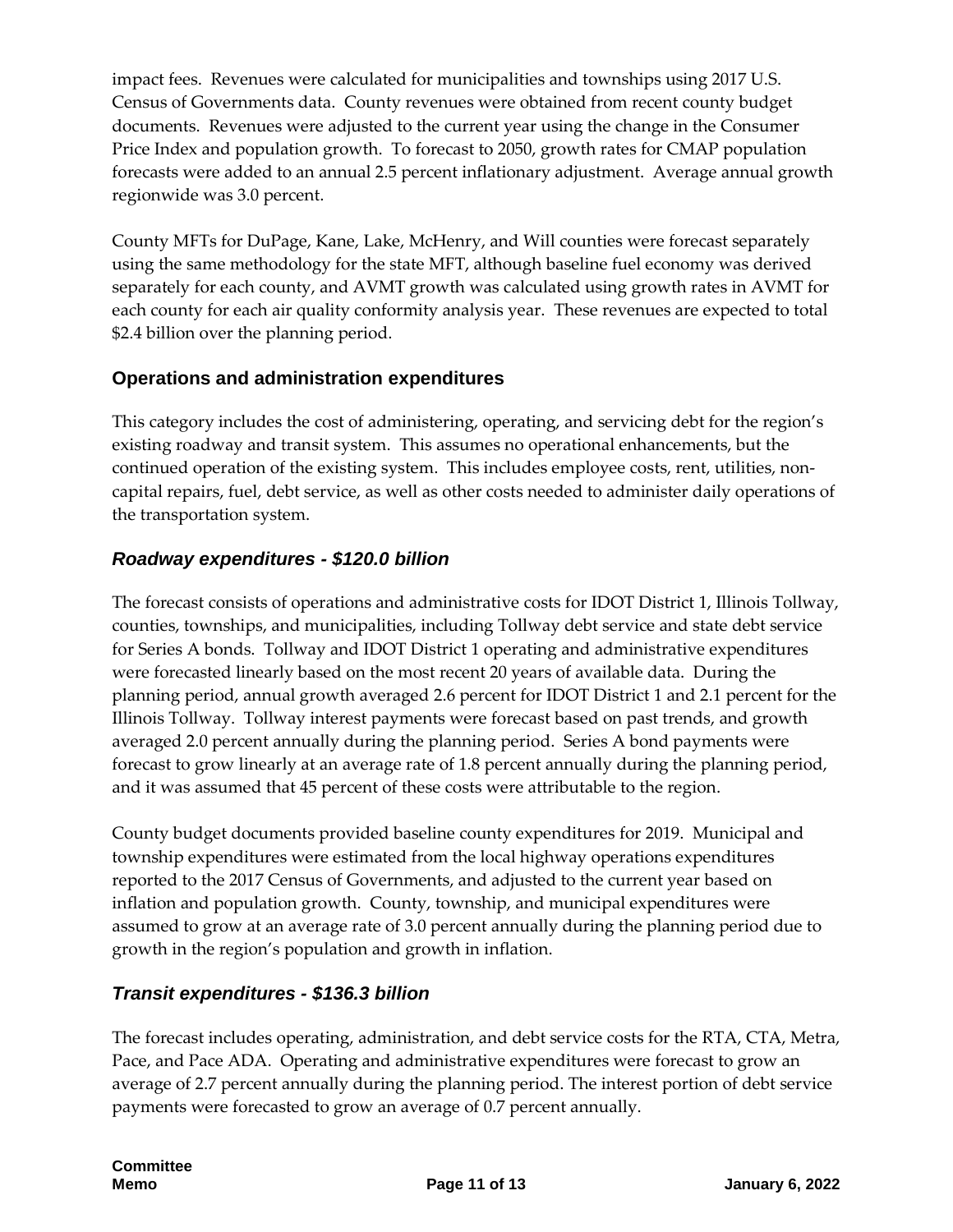#### **Capital maintenance expenditures to maintain current asset conditions**

The forecast includes the cost of capital maintenance on the region's roadway and transit system based on maintaining current conditions. The expenditure forecast is based on the investment needed to keep these conditions constant and not increase the backlog of facilities in fair or poor condition. These expenditure forecasts include capital maintenance expenditures completed in tandem with RSPs but do not include any costs that would address a need for increased capacity on the transportation system.

Based on analysis and input from transportation agencies, staff inflated maintenance unit costs for year-of-expenditure using a 2.5 percent rate, which was also used in ON TO 2050. Over the past 20 years, the average annual percent change in the U.S. Consumer Price Index was 2 percent. FHWA's National Highway Construction Cost Index has experienced average annual increases of 2.2 percent over the past decade.

#### *Roadway capital expenditures - \$109.4 billion*

Capital maintenance includes costs for expressways, arterials, collectors, local roads, bridges, and signals. The scenarios used assumed that current asset conditions would be maintained during the planning period. Various transportation departments provided feedback on modeling assumptions, unit costs, and lifecycle assumptions.

For roadways with condition data, CMAP staff used IDOT's asset management spreadsheet tool to forecast the cost to maintain pavement condition in its current condition. IDOT's tool is able to evaluate the impacts of different investment options for both pavements and bridges. CMAP only utilized the pavement tool because CMAP had its own in-house bridge model already developed. The spreadsheet tool facilitates the analysis of programming funds for different pavement treatments using deterioration rates and treatment costs. Overall, 90 percent of the roadway miles included in the model are in acceptable condition (Interstates 89 percent, other NHS 92 percent, and other IDOT facilities 87 percent).

The main inputs for the IDOT tool are pavement condition and roadway improvement costs. Pavement condition, measured in Condition Rating Survey (CRS), used in the model came from the 2020 Illinois Roadway Information System public file. The roadway miles were broken down by facility type and CRS rating. The roadway improvement costs used in the model were developed through collaboration with CMAP stakeholders. The improvement costs were broken down by improvement and facility type (Interstate and Non-Interstate). Upcoming IDOT and Illinois Tollway pavement improvement projects were accounted for in the forecast.

CMAP staff used its bridge model to forecast capital maintenance expenditures for bridges, based on deterioration curves for Illinois from National Bridge Inventory data. The model considers the condition of the deck, substructure, and superstructure and if one or more components of the bridge is in fair or poor condition, it will trigger an improvement to the bridge. The scenario used assumed that current pavement conditions would be maintained during the planning period.